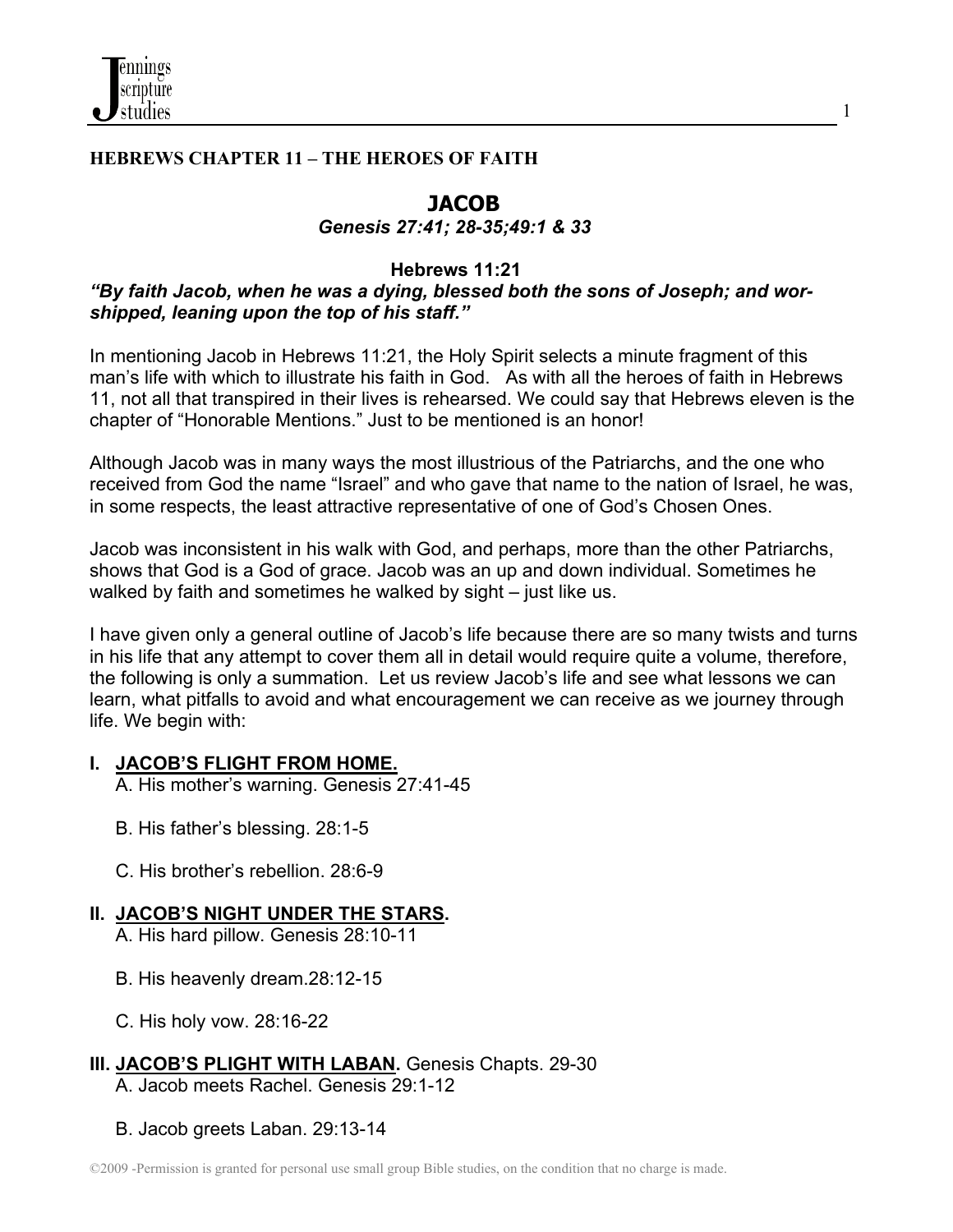- C. Jacob toils for love. 29:15-30
- D. Jacob sweats for flocks. 30:25-43
- E. Jacob leaves Laban. 31:1-55

## **IV. JACOB'S FRIGHT OF ESAU.** Genesis Chapt. 32:1-23 & 33:1-17. \*See 32:7,8 especially. A**.** The meeting with angels. 32:1-2

- B. The meeting with Esau. 32:3-21 & 33:1-17
- C. The meeting with God's messenger. 32:24-32
- **V. JACOB'S FIGHT WITH SHECHEM.** Genesis Chapt. 34 A. The rape of his daughter Dinah. 34:1-4
	- B. The revenge by Jacob's sons. 34:5-29
	- C. The regret of Jacob. 34:30-31
- **VI. JACOB'S DELIGHT AT GOD'S BLESSINGS.** A. Jacob returns to Bethel. Genesis 35:1-6
	- B. Jacob reassured by God. 35:7-15
	- C. Jacob's sons recorded. 35:22b-26

# **VII. JACOB'S HEIGHT OF FAITH AT THE END.**

- A. His dying blessing of Joseph's sons. Genesis 48:8-21 (Heb. 11:21 *"By faith Jacob, when he was a dying, blessed both the sons of Joseph; and worshipped, leaning upon the top of his staff."* )
- B. His dying blessing of his sons. 49:1-27
- C. His burial instructions. 49:28-32
- D. His death. 49:33 & 50:1

In spite of Jacob's failings the principle of faith was constantly at work in His life. He was a man of far-seeing faith, for we read at the end of his life *"By faith Jacob, when he was a dying….worshipped."* Weak in body, strong in faith!

# **CHARLES HADDON SPURGEON REMARKED**:

"My dear hearers, this advice does not apply to all of you, for you are not all Jacobs, nor do you belong to the believing seed. I cannot bid you take your staff, for if you were to take your staff and start off, where would you go? You have no portion in the next world, no promised land, no Canaan flowing with milk and honey. Whither will you go? You must be banished